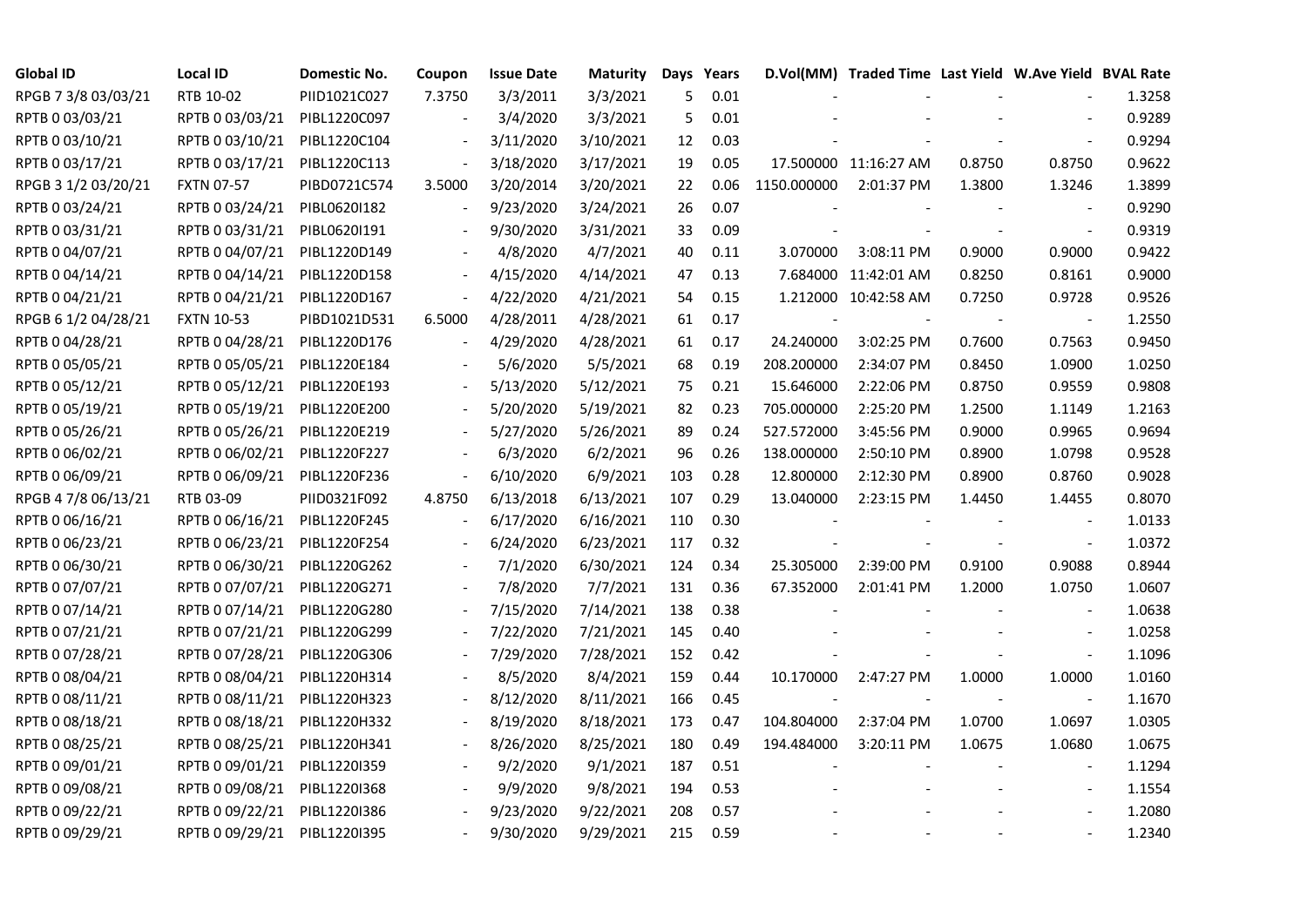| <b>Global ID</b>     | <b>Local ID</b>   | Domestic No. | Coupon         | <b>Issue Date</b>     | <b>Maturity</b> |     | Days Years |             | D.Vol(MM) Traded Time Last Yield W.Ave Yield BVAL Rate |        |                          |        |
|----------------------|-------------------|--------------|----------------|-----------------------|-----------------|-----|------------|-------------|--------------------------------------------------------|--------|--------------------------|--------|
| RPTB 0 10/06/21      | RPTB 0 10/06/21   | PIBL1220J401 |                | 10/7/2020             | 10/6/2021       | 222 | 0.61       |             |                                                        |        |                          | 1.2583 |
| RPTB 0 10/13/21      | RPTB 0 10/13/21   | PIBL1220J410 |                | 10/14/2020            | 10/13/2021      | 229 | 0.63       |             |                                                        |        |                          | 1.2858 |
| RPGB 5 3/4 10/20/21  | RTB 10-03         | PIID1021J039 | 5.7500         | 10/20/2011 10/20/2021 |                 | 236 | 0.65       |             |                                                        |        |                          | 1.5026 |
| RPTB 0 10/20/21      | RPTB 0 10/20/21   | PIBL1220J429 |                | 10/21/2020            | 10/20/2021      | 236 | 0.65       |             |                                                        |        |                          | 1.3459 |
| RPTB 0 10/27/21      | RPTB 0 10/27/21   | PIBL1220J438 |                | 10/28/2020            | 10/27/2021      | 243 | 0.67       |             |                                                        |        | $\blacksquare$           | 1.3534 |
| RPTB 0 11/03/21      | RPTB 0 11/03/21   | PIBL1220K445 |                | 11/4/2020             | 11/3/2021       | 250 | 0.68       |             | 2.070000 11:04:12 AM                                   | 1.2750 | 1.2750                   | 1.4336 |
| RPTB 0 11/10/21      | RPTB 0 11/10/21   | PIBL1220K454 |                | 11/11/2020            | 11/10/2021      | 257 | 0.70       |             |                                                        |        | $\blacksquare$           | 1.3932 |
| RPTB 0 11/17/21      | RPTB 0 11/17/21   | PIBL1220K463 |                | 11/18/2020 11/17/2021 |                 | 264 | 0.72       |             | 0.850000 11:06:52 AM                                   | 1.5000 | 1.5000                   | 1.4132 |
| RPGB 5 3/4 11/24/21  | <b>FXTN 10-55</b> | PIBD1021K551 | 5.7500         | 11/24/2011 11/24/2021 |                 | 271 | 0.74       | 500.000000  | 2:48:24 PM                                             | 1.6500 | 1.6500                   | 1.5907 |
| RPTB 0 11/24/21      | RPTB 0 11/24/21   | PIBL1220K472 |                | 11/25/2020            | 11/24/2021      | 271 | 0.74       |             |                                                        |        |                          | 1.4409 |
| RPTB 0 12/01/21      | RPTB 0 12/01/21   | PIBL1220L480 |                | 12/2/2020             | 12/1/2021       | 278 | 0.76       | 2.000000    | 9:22:01 AM                                             | 1.5000 | 1.5000                   | 1.4618 |
| RPTB 0 12/07/21      | RPTB 0 12/07/21   | PIBL1220L499 |                | 12/9/2020             | 12/7/2021       | 284 | 0.78       |             |                                                        |        | $\overline{\phantom{a}}$ | 1.4638 |
| RPTB 0 12/15/21      | RPTB 0 12/15/21   | PIBL1220L505 |                | 12/16/2020            | 12/15/2021      | 292 | 0.80       |             |                                                        |        | $\blacksquare$           | 1.4731 |
| RPTB 0 01/05/22      | RPTB 0 01/05/22   | PIBL1221A015 |                | 1/6/2021              | 1/5/2022        | 313 | 0.86       |             |                                                        |        | $\overline{\phantom{a}}$ | 1.4131 |
| RPTB 0 01/12/22      | RPTB 0 01/12/22   | PIBL1221A024 |                | 1/13/2021             | 1/12/2022       | 320 | 0.88       |             |                                                        |        | $\sim$                   | 1.6618 |
| RPGB 63/8 01/19/22   | <b>FXTN 10-54</b> | PIBD1022G545 | 6.3750         | 7/19/2011             | 1/19/2022       | 327 | 0.90       |             |                                                        |        | $\blacksquare$           | 1.5445 |
| RPTB 0 01/19/22      | RPTB 0 01/19/22   | PIBL1221A033 |                | 1/20/2021             | 1/19/2022       | 327 | 0.90       | 33.690000   | 2:15:19 PM                                             | 1.4250 | 1.4742                   | 1.3933 |
| RPGB 4 01/26/22      | <b>FXTN 05-74</b> | PIBD0522A747 | 4.0000         | 1/26/2017             | 1/26/2022       | 334 | 0.91       | 210.000000  | 2:24:58 PM                                             | 1.6300 | 1.6490                   | 1.6324 |
| RPTB 0 01/26/22      | RPTB 0 01/26/22   | PIBL1221A042 | $\blacksquare$ | 1/27/2021             | 1/26/2022       | 334 | 0.91       | 3232.191000 | 3:15:40 PM                                             | 1.8500 | 1.7765                   | 1.7492 |
| RPTB 0 02/02/22      | RPTB 0 02/02/22   | PIBL1221B050 |                | 2/3/2021              | 2/2/2022        | 341 | 0.93       |             |                                                        |        | $\overline{\phantom{a}}$ | 1.4727 |
| RPTB 0 02/09/22      | RPTB 0 02/09/22   | PIBL1221B069 |                | 2/10/2021             | 2/9/2022        | 348 | 0.95       |             |                                                        |        | $\blacksquare$           | 1.4740 |
| RPTB 0 02/16/22      | RPTB 0 02/16/22   | PIBL1221B078 |                | 2/17/2021             | 2/16/2022       | 355 | 0.97       | 826.205000  | 3:58:09 PM                                             | 1.5000 | 1.7709                   | 1.4250 |
| RPTB 0 02/23/22      | RPTB 0 02/23/22   | PIBL1221B087 | $\blacksquare$ | 2/24/2021             | 2/23/2022       | 362 | 0.99       | 133.512000  | 3:49:48 PM                                             | 1.5500 | 1.5447                   | 1.5296 |
| RPGB 15 03/14/22     | <b>FXTN 20-02</b> | PIBD2022C021 | 15.0000        | 3/14/2002             | 3/14/2022       | 381 | 1.04       |             |                                                        |        |                          | 1.6988 |
| RPGB 4 3/4 07/04/22  | <b>FXTN 03-24</b> | PIBD0322G247 | 4.7500         | 7/4/2019              | 7/4/2022        | 493 | 1.35       | 31.873000   | 2:00:56 PM                                             | 1.6000 | 1.8055                   | 1.9158 |
| RPGB 4 7/8 08/02/22  | <b>FXTN 10-56</b> | PIBD1022H562 | 4.8750         | 8/2/2012              | 8/2/2022        | 522 | 1.43       |             |                                                        |        |                          | 1.8681 |
| RPGB 4 3/4 09/13/22  | <b>FXTN 10-57</b> | PIBD1022I570 | 4.7500         | 9/13/2012             | 9/13/2022       | 564 | 1.54       |             |                                                        |        | $\sim$                   | 1.8713 |
| RPGB 12 3/4 10/17/22 | <b>FXTN 20-03</b> | PIBD2022J033 | 12.7500        | 10/17/2002 10/17/2022 |                 | 598 | 1.64       |             |                                                        |        | $\overline{\phantom{a}}$ | 1.9583 |
| RPGB 4 5/8 12/04/22  | RTB 05-11         | PIID0522L114 | 4.6250         | 12/4/2017             | 12/4/2022       | 646 | 1.77       | 21.600000   | 2:40:31 PM                                             | 1.9500 | 1.9698                   | 2.0286 |
| RPGB 4 12/06/22      | <b>FXTN 10-58</b> | PIBD1022L585 | 4.0000         | 12/6/2012             | 12/6/2022       | 648 | 1.77       |             | 43.500000 11:57:49 AM                                  | 2.0250 | 2.0250                   | 2.0769 |
| RPGB 4 3/8 02/11/23  | RTB 03-10         | PIID0323B101 | 4.3750         | 2/11/2020             | 2/11/2023       | 715 | 1.96       | 829.749000  | 2:45:57 PM                                             | 2.1250 | 2.1931                   | 2.2115 |
| RPGB 13 02/20/23     | <b>FXTN 20-04</b> | PIBD2023B048 | 13.0000        | 2/20/2003             | 2/20/2023       | 724 | 1.98       |             |                                                        |        | $\overline{\phantom{a}}$ | 2.1074 |
| RPGB 5 1/2 03/08/23  | <b>FXTN 05-75</b> | PIBD0523C752 | 5.5000         | 3/8/2018              | 3/8/2023        | 740 | 2.03       |             |                                                        |        |                          | 2.1018 |
| RPGB 3 1/2 04/21/23  | <b>FXTN 07-58</b> | PIBD0723D588 | 3.5000         | 4/21/2016             | 4/21/2023       | 784 | 2.15       | 1430.500000 | 2:04:36 PM                                             | 2.1200 | 2.1749                   | 2.1615 |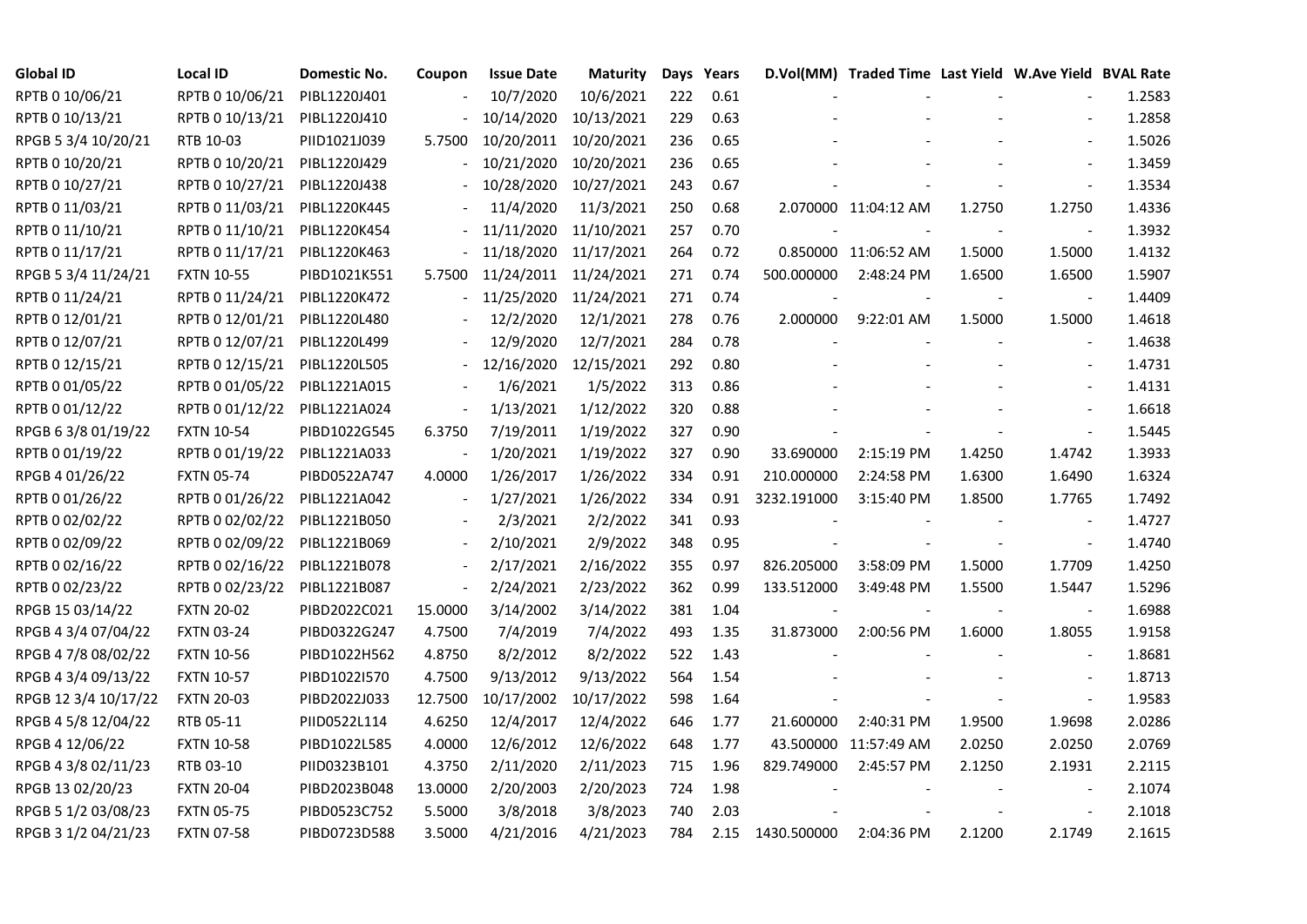| <b>Global ID</b>     | <b>Local ID</b>   | Domestic No. | Coupon  | <b>Issue Date</b> | <b>Maturity</b>       |     | Days Years |             | D.Vol(MM) Traded Time Last Yield W.Ave Yield BVAL Rate |        |                          |        |
|----------------------|-------------------|--------------|---------|-------------------|-----------------------|-----|------------|-------------|--------------------------------------------------------|--------|--------------------------|--------|
| RPGB 11 7/8 05/29/23 | <b>FXTN 20-05</b> | PIBD2023E054 | 11.8750 | 5/29/2003         | 5/29/2023             | 822 | 2.25       |             |                                                        |        |                          | 2.1990 |
| RPGB 3 1/4 08/15/23  | RTB 10-04         | PIID1023H046 | 3.2500  | 8/15/2013         | 8/15/2023             | 900 | 2.46       | 10.000000   | 2:48:09 PM                                             | 2.2750 | 2.3545                   | 2.1918 |
| RPGB 2 3/8 09/10/23  | <b>FXTN 03-25</b> | PIBD0323I252 | 2.3750  | 9/10/2020         | 9/10/2023             | 926 | 2.54       |             | 31.850000 11:54:12 AM                                  | 2.3000 | 2.3063                   | 2.3425 |
| RPGB 11 3/8 10/23/23 | <b>FXTN 20-06</b> | PIBD2023J068 | 11.3750 | 10/23/2003        | 10/23/2023            | 969 | 2.65       |             |                                                        |        | $\overline{\phantom{a}}$ | 2.3361 |
| RPGB 6 1/4 03/12/24  | RTB 05-12         | PIID0524C129 | 6.2500  | 3/12/2019         | 3/12/2024 1,110       |     | 3.04       | 1263.300000 | 2:53:31 PM                                             | 2.4400 | 2.5092                   | 2.4607 |
| RPGB 4 1/2 04/20/24  | <b>FXTN 07-59</b> | PIBD0724D595 | 4.5000  | 4/20/2017         | 4/20/2024 1,149       |     | 3.15       |             |                                                        |        | $\blacksquare$           | 2.4814 |
| RPGB 12 3/8 06/03/24 | <b>FXTN 20-07</b> | PIBD2024F075 | 12.3750 | 6/3/2004          | 6/3/2024 1,193        |     | 3.27       |             |                                                        |        | $\overline{\phantom{a}}$ | 2.5334 |
| RPGB 12 7/8 08/05/24 | <b>FXTN 20-08</b> | PIBD2024H086 | 12.8750 | 8/5/2004          | 8/5/2024 1,256        |     | 3.44       |             |                                                        |        | $\overline{\phantom{a}}$ | 2.5851 |
| RPGB 4 1/8 08/20/24  | <b>FXTN 10-59</b> | PIBD1024H595 | 4.1250  | 8/20/2014         | 8/20/2024 1,271       |     | 3.48       |             | 19.443872 11:26:02 AM                                  | 2.6100 | 2.6098                   | 2.4945 |
| RPGB 4 1/4 10/17/24  | <b>FXTN 05-76</b> | PIBD0524J762 | 4.2500  | 10/17/2019        | 10/17/2024 1,329      |     | 3.64       |             |                                                        |        | $\overline{\phantom{a}}$ | 2.5341 |
| RPGB 13 3/4 11/11/24 | <b>FXTN 20-09</b> | PIBD2024K091 | 13.7500 | 11/11/2004        | 11/11/2024 1,354      |     | 3.71       |             |                                                        |        | $\blacksquare$           | 2.6708 |
| RPGB 5 3/4 04/12/25  | <b>FXTN 07-61</b> | PIBD0725D618 | 5.7500  | 4/12/2018         | 4/12/2025 1,506       |     | 4.12       |             |                                                        |        | $\sim$                   | 2.6125 |
| RPGB 12 1/8 04/14/25 | <b>FXTN 20-10</b> | PIBD2025D103 | 12.1250 | 4/14/2005         | 4/14/2025 1,508       |     | 4.13       |             |                                                        |        | $\blacksquare$           | 2.6954 |
| RPGB 2 5/8 08/12/25  | RTB 05-13         | PIID0525H130 | 2.6250  | 8/12/2020         | 8/12/2025 1,628       |     | 4.46       | 4137.170000 | 3:38:31 PM                                             | 2.8800 | 2.8905                   | 2.8965 |
| RPGB 3 5/8 09/09/25  | <b>FXTN 10-60</b> | PIBD10251608 | 3.6250  | 9/9/2015          | 9/9/2025 1,656        |     | 4.53       | 110.000000  | 3:51:52 PM                                             | 2.9000 | 2.9227                   | 2.9161 |
| RPGB 12 1/8 10/20/25 | <b>FXTN 20-11</b> | PIBD2025J116 | 12.1250 | 10/20/2005        | 10/20/2025 1,697      |     | 4.65       |             |                                                        |        |                          | 2.9301 |
| RPGB 18 1/4 11/29/25 | <b>FXTN 25-01</b> | PIBD2525K015 | 18.2500 | 11/29/2000        | 11/29/2025 1,737      |     | 4.76       |             |                                                        |        | $\overline{\phantom{a}}$ | 2.9601 |
| RPGB 10 1/4 01/19/26 | <b>FXTN 20-12</b> | PIBD2026A122 | 10.2500 | 1/19/2006         | 1/19/2026 1,788       |     | 4.90       |             |                                                        |        | $\overline{\phantom{a}}$ | 3.0006 |
| RPGB 6 1/4 02/14/26  | <b>FXTN 07-62</b> | PIBD0726B627 | 6.2500  | 2/14/2019         | 2/14/2026 1,814       |     | 4.97       | 280.000000  | 3:08:51 PM                                             | 3.0250 | 3.0339                   | 3.0233 |
| RPGB 3 1/2 09/20/26  | RTB 10-05         | PIID1026I057 | 3.5000  | 9/20/2016         | 9/20/2026 2,032       |     | 5.56       | 12.400000   | 3:21:35 PM                                             | 3.1500 | 3.1167                   | 2.8987 |
| RPGB 6 1/4 10/20/26  | RTB 15-01         | PIID1526J019 | 6.2500  | 10/20/2011        | 10/20/2026 2,062      |     | 5.65       | 2.000000    | 9:09:29 AM                                             | 2.9000 | 2.9000                   | 2.9927 |
| RPGB 8 12/07/26      | <b>FXTN 20-13</b> | PIBD2026L139 | 8.0000  | 12/7/2006         | 12/7/2026 2,110       |     | 5.78       |             |                                                        |        | $\blacksquare$           | 3.2186 |
| RPGB 5 3/8 03/01/27  | RTB 15-02         | PIID1527C023 | 5.3750  | 3/1/2012          | 3/1/2027 2,194        |     | 6.01       | 2.000000    | 2:01:17 PM                                             | 3.5000 | 3.5000                   | 3.2844 |
| RPGB 4 3/4 05/04/27  | <b>FXTN 10-61</b> | PIBD1027E617 | 4.7500  | 5/4/2017          | 5/4/2027 2,258        |     | 6.18       | 2746.500000 | 3:44:38 PM                                             | 3.6500 | 3.5347                   | 3.6333 |
| RPGB 8 5/8 09/06/27  | <b>FXTN 20-14</b> | PIBD2027I140 | 8.6250  | 9/6/2007          | 9/6/2027 2,383        |     | 6.52       |             |                                                        |        | $\overline{\phantom{a}}$ | 3.3810 |
| RPGB 6 1/4 03/22/28  | <b>FXTN 10-63</b> | PIBD1028C635 | 6.2500  | 3/22/2018         | 3/22/2028 2,581       |     | 7.07       | 48.100000   | 2:43:52 PM                                             | 3.9000 | 3.7389                   | 3.2567 |
| RPGB 9 1/2 12/04/28  | <b>FXTN 20-15</b> | PIBD2028L151 | 9.5000  | 12/4/2008         | 12/4/2028 2,838       |     | 7.77       |             |                                                        |        | $\blacksquare$           | 3.6173 |
| RPGB 6 7/8 01/10/29  | <b>FXTN 10-64</b> | PIBD1029A644 | 6.8750  | 1/10/2019         | 1/10/2029 2,875       |     | 7.87       | 1258.000000 | 3:07:32 PM                                             | 3.8000 | 3.7719                   | 3.7175 |
| RPGB 8 3/4 05/27/30  | <b>FXTN 20-16</b> | PIBD2030E166 | 8.7500  | 5/27/2010         | 5/27/2030 3,377       |     | 9.25       |             |                                                        |        | $\overline{\phantom{a}}$ | 3.8126 |
| RPGB 2 7/8 07/09/30  | <b>FXTN 10-65</b> | PIBD1030G655 | 2.8750  | 7/9/2020          | 7/9/2030 3,420        |     | 9.36       | 1625.506000 | 3:36:51 PM                                             | 3.6100 | 3.6262                   | 3.7002 |
| RPGB 12 1/2 07/28/30 | <b>FXTN 25-02</b> | PIBD2530G029 | 12.5000 | 7/28/2005         | 7/28/2030 3,439       |     | 9.42       |             |                                                        |        | $\overline{\phantom{a}}$ | 3.8371 |
| RPGB 11 1/4 01/26/31 | <b>FXTN 25-03</b> | PIBD2531A032 | 11.2500 | 1/26/2006         | 1/26/2031 3,621       |     | 9.91       |             |                                                        |        | $\overline{\phantom{a}}$ | 3.8848 |
| RPGB 8 07/19/31      | <b>FXTN 20-17</b> | PIBD2031G171 | 8.0000  | 7/19/2011         | 7/19/2031 3,795 10.39 |     |            | 1631.914000 | 3:33:52 PM                                             | 3.9900 | 4.0500                   | 4.0026 |
| RPGB 9 3/8 10/05/31  | <b>FXTN 25-04</b> | PIBD2531J042 | 9.3750  | 10/5/2006         | 10/5/2031 3,873 10.60 |     |            |             |                                                        |        |                          | 3.9232 |